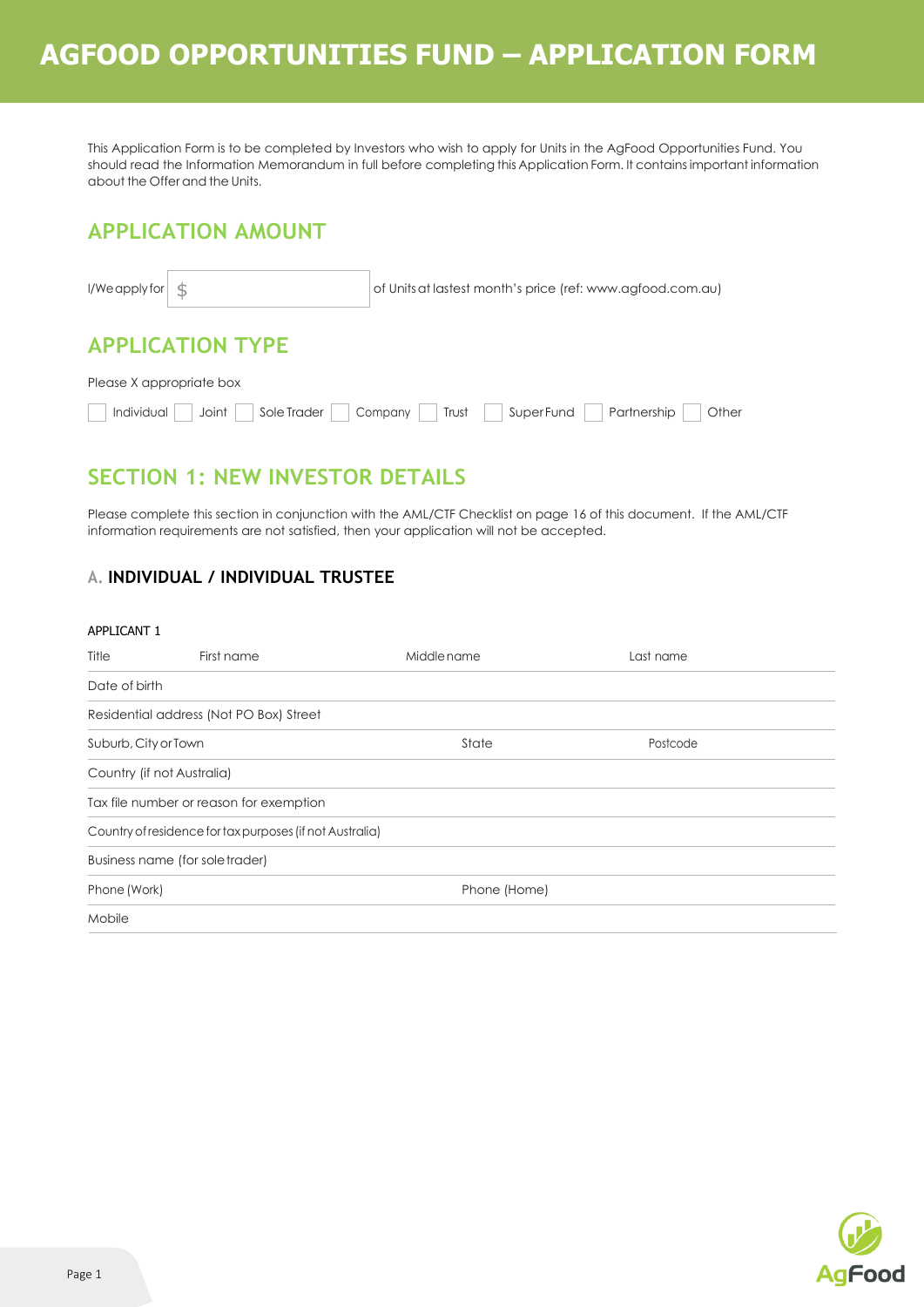#### APPLICANT 2

| Title                | First name                                               | Middle name  | Last name |  |
|----------------------|----------------------------------------------------------|--------------|-----------|--|
| Date of birth        |                                                          |              |           |  |
|                      | Residential address (Not PO Box) Street                  |              |           |  |
| Suburb, City or Town |                                                          | State        | Postcode  |  |
|                      | Country (if not Australia)                               |              |           |  |
|                      | Tax file number or reason for exemption                  |              |           |  |
|                      | Country of residence for tax purposes (if not Australia) |              |           |  |
|                      | Business name (for sole trader)                          |              |           |  |
| Phone (Work)         |                                                          | Phone (Home) |           |  |
| Mobile               |                                                          |              |           |  |

### **B. COMPANY / CORPORATE TRUSTEE**

| Full name of company or corporate trustee             |       |          |
|-------------------------------------------------------|-------|----------|
| Tax file number or reason for exemption<br>ACN or ABN |       |          |
| Business name (if applicable)                         |       |          |
| Registered office address (not PO Box) Street         |       |          |
| Suburb, City or Town                                  | State | Postcode |
| Country (if not Australia)                            |       |          |
| Principal Place of Business (not PO Box) Street       |       |          |
| Suburb, City or Town                                  | State | Postcode |
| Country (if not Australia)                            |       |          |
|                                                       |       |          |

Is this a public company or proprietary company.

If this entity is a proprietary company, you must also provide details of the directors and beneficial owners below.

#### DIRECTORS

#### Total number of Directors

|            | Director 1 Given Name | Surname |
|------------|-----------------------|---------|
|            | Director 2 Given Name | Surname |
| Director 3 | Given Name            | Surname |

If there are more than three directors, please provide details on a separate sheet.

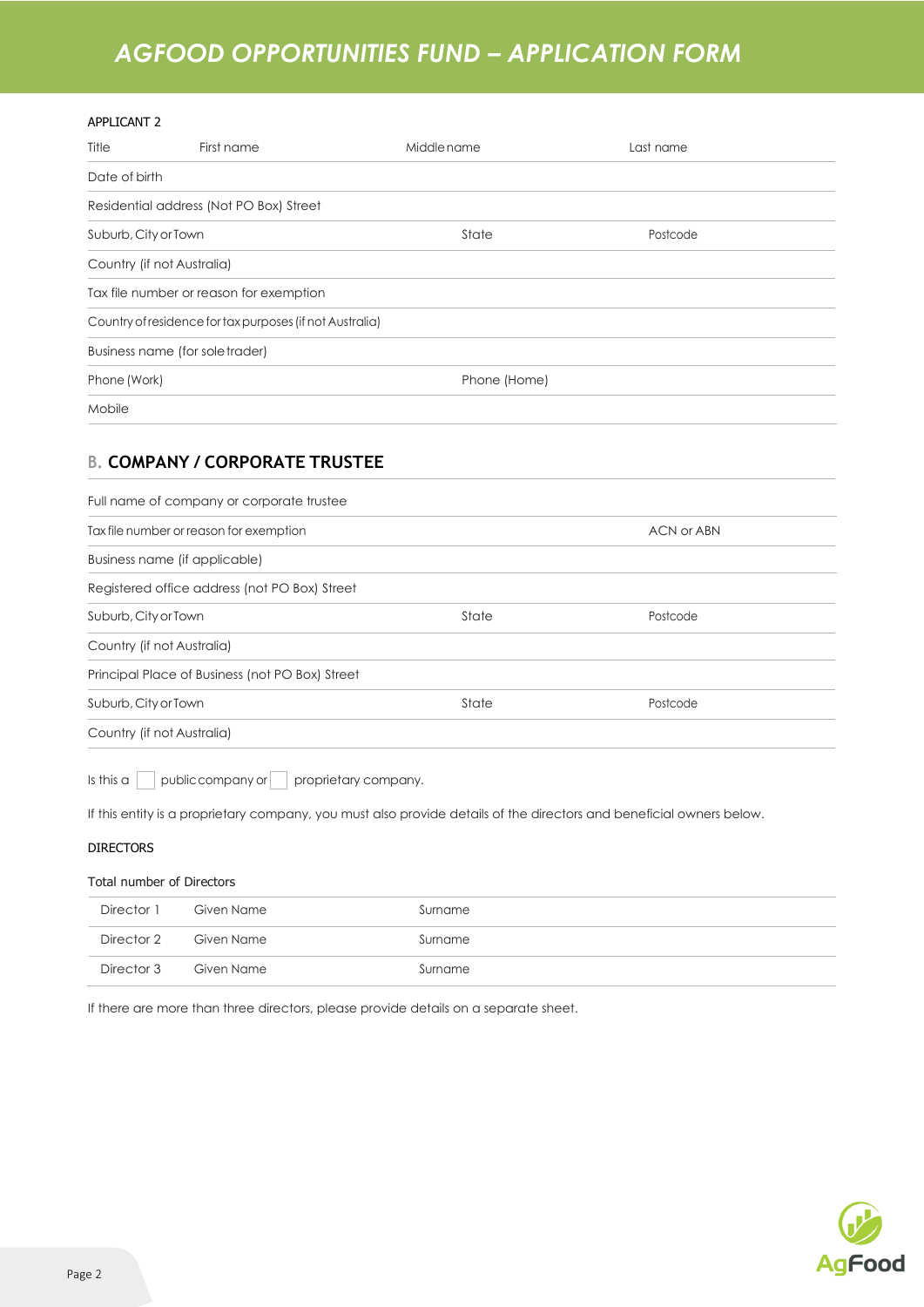#### BENEFICIAL OWNERS

Please provide details of all individuals who are beneficial owners through one or more shareholdings of more than 25% of the issued capital of the company.

| <b>Beneficial</b><br>owner 1 | Given Name                              |       | Surname  |         | Date of birth |  |
|------------------------------|-----------------------------------------|-------|----------|---------|---------------|--|
|                              | Residential address (not PO Box) Street |       |          |         |               |  |
| Suburb                       |                                         | State | Postcode | Country |               |  |
| <b>Beneficial</b><br>owner 2 | Given Name                              |       | Surname  |         | Date of birth |  |
|                              | Residential address (not PO Box) Street |       |          |         |               |  |
| Suburb                       |                                         | State | Postcode | Country |               |  |
| <b>Beneficial</b><br>owner 3 | Given Name                              |       | Surname  |         | Date of birth |  |
|                              | Residential address (not PO Box) Street |       |          |         |               |  |
| Suburb                       |                                         | State | Postcode | Country |               |  |
|                              |                                         |       |          |         |               |  |

If there are more than three beneficial owners please provide details on a separate sheet.

### **C. PARTNERSHIPS**

| Full Name of Partnership                                    |              |           |
|-------------------------------------------------------------|--------------|-----------|
| <b>Business Name (if applicable)</b>                        |              |           |
| Tax file number or reason for<br>exemption                  |              |           |
| Country of Establishment                                    |              |           |
| Registered Office Address (not PO<br>Street<br>Box)         |              |           |
| Suburb, City or Town                                        | State        | Postcode  |
|                                                             |              |           |
| <b>PARTNER 1</b>                                            |              |           |
| First name<br>Title                                         | Middle name  | Last name |
| Date of birth                                               |              |           |
| Residential address (Not PO Box) Street                     |              |           |
| Suburb, City or Town                                        | State        | Postcode  |
| Country (if not Australia)                                  |              |           |
| Tax file number or reason for exemption                     |              |           |
| Country of residence for tax purposes (if not<br>Australia) |              |           |
| Phone (Work)                                                | Phone (Home) |           |
| Mobile                                                      |              |           |

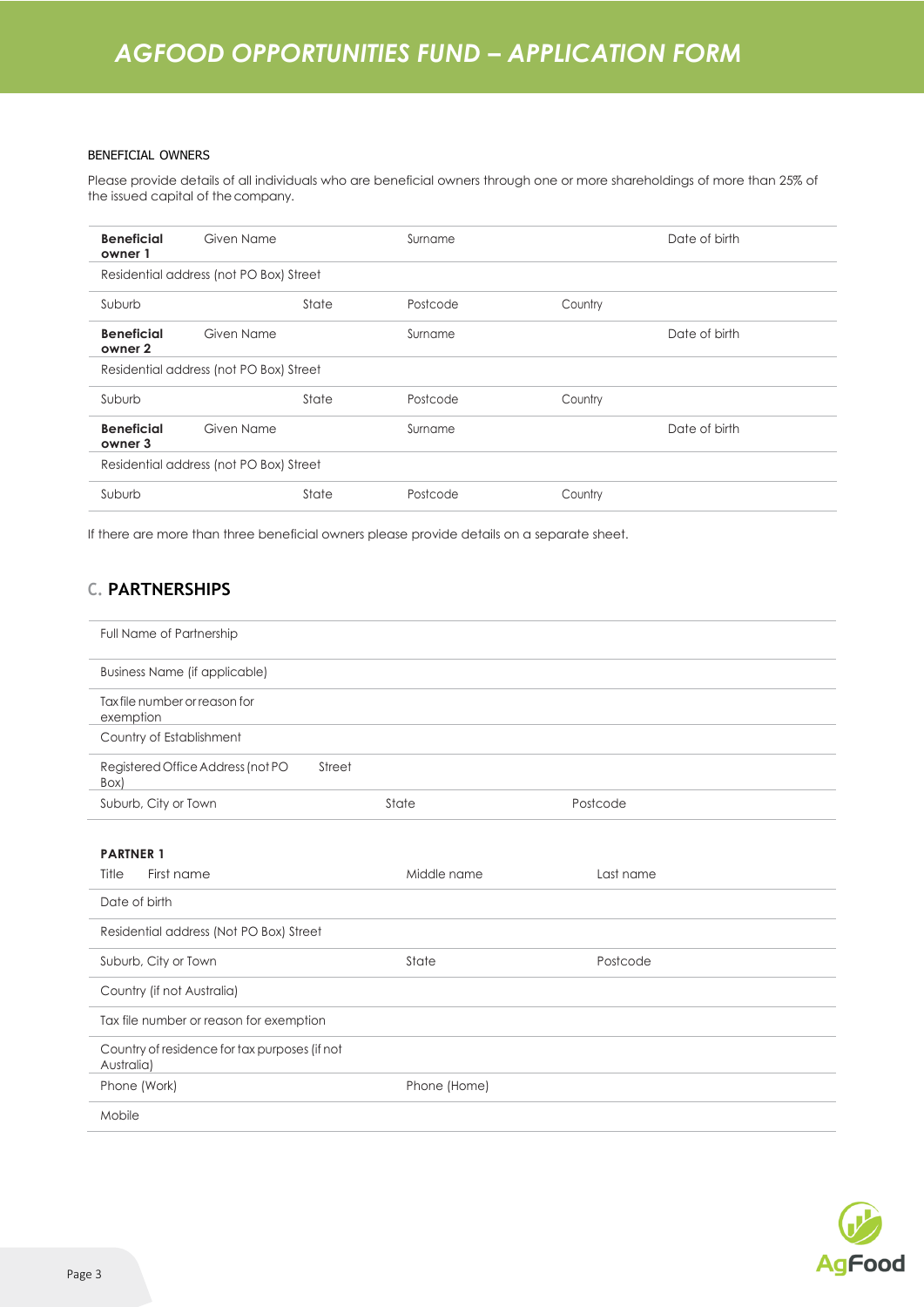#### REGULATION INFORMATION

Is the Partnership regulated by a Professional Body?

| Yes. Provide the following details:                         |              |           |
|-------------------------------------------------------------|--------------|-----------|
| Association name                                            |              |           |
| Association website                                         |              |           |
| Partner's membership number / reference                     |              |           |
| No. You must provide details of each partner:               |              |           |
| <b>PARTNER 2</b>                                            |              |           |
| Title<br>First name                                         | Middle name  | Last name |
| Date of birth                                               |              |           |
| Residential address (Not PO Box) Street                     |              |           |
| Suburb, City or Town                                        | State        | Postcode  |
| Country (if not Australia)                                  |              |           |
| Tax file number or reason for exemption                     |              |           |
| Country of residence for tax purposes (if not<br>Australia) |              |           |
| Phone (Work)                                                | Phone (Home) |           |
| Mobile                                                      |              |           |

### **D. TRUST / SUPERANNUATION FUNDS**

| Full name of Trust / Superannuation fund |
|------------------------------------------|
| Tax file number or reason for exemption  |
| Country where trust was established      |
| Full business name (if any) of trustee   |

#### REGULATED TRUST

If the Investment is via a Regulated Trust or SMSF, select and complete one of the following 3 options and then go to section E - Politically Exposed Persons.

| Self-Managed Superannuation Fund        | ABN                            |
|-----------------------------------------|--------------------------------|
| Registered Managed InvestmentScheme     | ARSN                           |
| Other Regulated Trust Name of regulator | Registration/licensing details |

#### UNREGULATED TRUST

If the Investment is via an Unregulated Trust, select the Type of Unregulated Trust and provide Beneficiary details, Settlors details and Beneficial Owner details.

Type of Unregulated Trust

Unit Trust Discretionary Trust Charitable Trust Testamentary Trust Other

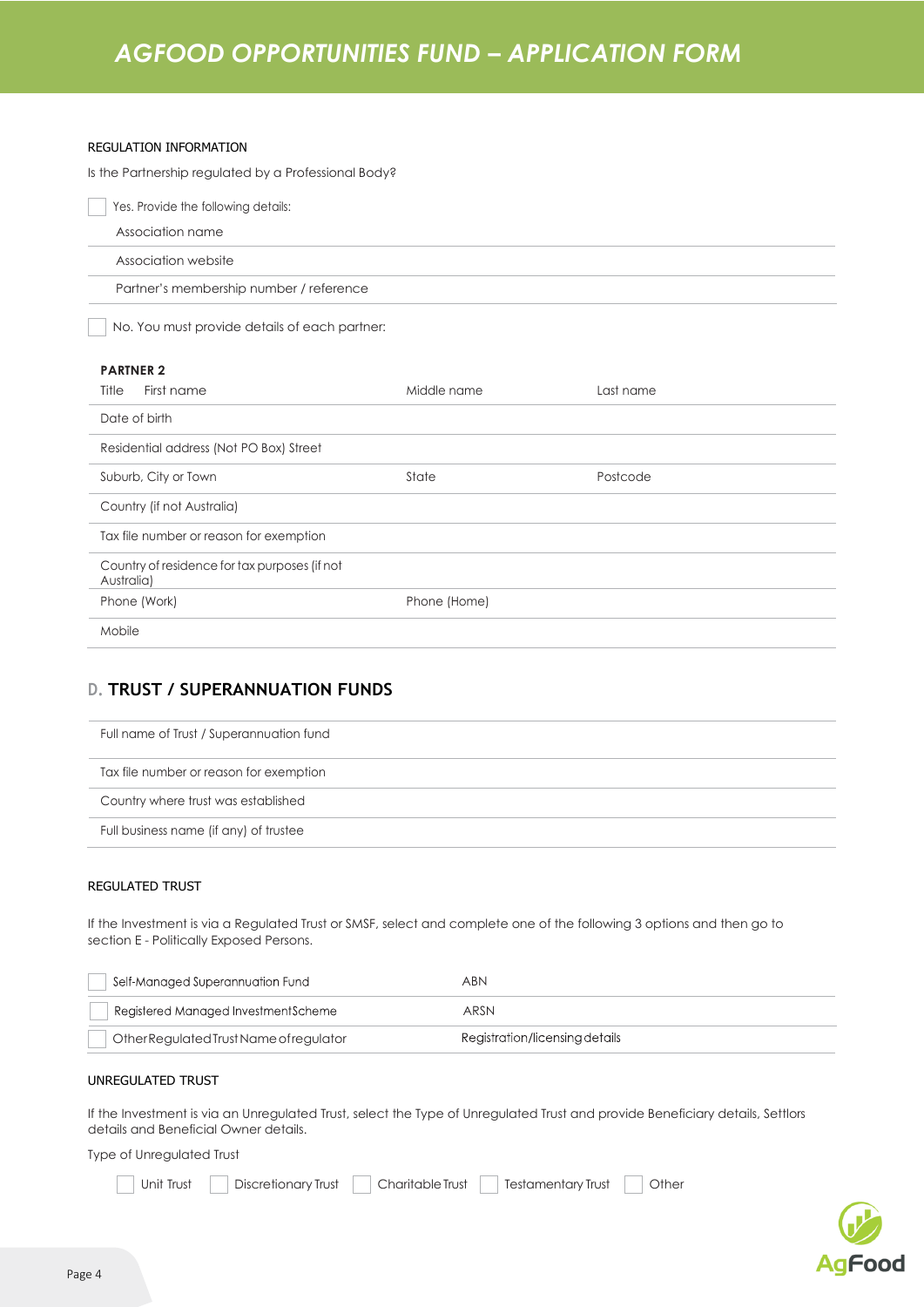#### BENEFICIARY DETAILS

Do the terms of the trust identify the beneficiaries by reference to membership of a class?

Yes. Provide details of membership classes (unitholders, family members of named person, charitable organisations).

No. Please complete the following:

Total number of beneficiaries

| Beneficiary 1 Given Name | Surname |
|--------------------------|---------|
| Beneficiary 2 Given Name | Surname |
| Beneficiary 3 Given Name | Surname |

If there are more than three beneficiaries, please provide details on a separate sheet.

#### SETTLOR DETAILS FOR UNREGULATED TRUST

This is only required if the amount used to establish the trust was greater than

\$10,000. The full name of theSettlor

#### BENEFICIAL OWNER(S) / CONTROLLER OF THE TRUST

Please prove details of each individual who (directly or indirectly):

- Ownsmore than 25% of the trust; or
- Controls the trust.

If neither of these apply, then any individual who holds the power to appoint or remove the trustee of the trust ('Appointer').

| Beneficial owner 1                      | <b>Given Name</b> | Surname  |         | Date of Birth |  |
|-----------------------------------------|-------------------|----------|---------|---------------|--|
| Residential address (not PO Box) Street |                   |          |         |               |  |
| Suburb                                  | State             | Postcode | Country |               |  |
| Beneficial owner 2                      | Given Name        | Surname  |         | Date of Birth |  |
| Residential address (not PO Box) Street |                   |          |         |               |  |
| Suburb                                  | State             | Postcode | Country |               |  |
| Beneficial owner 3                      | <b>GivenName</b>  | Surname  |         | Date of Birth |  |
| Residential address (not PO Box) Street |                   |          |         |               |  |
| Suburb                                  | State             | Postcode | Country |               |  |
|                                         |                   |          |         |               |  |

If there are more than three beneficial owners please provide details on a separate sheet.

### **E. POLITICALLY EXPOSED PERSON ('PEP')**

Is the Applicant a Politically Exposed Person? No

Yes. Provide a description of the PEP's Position:

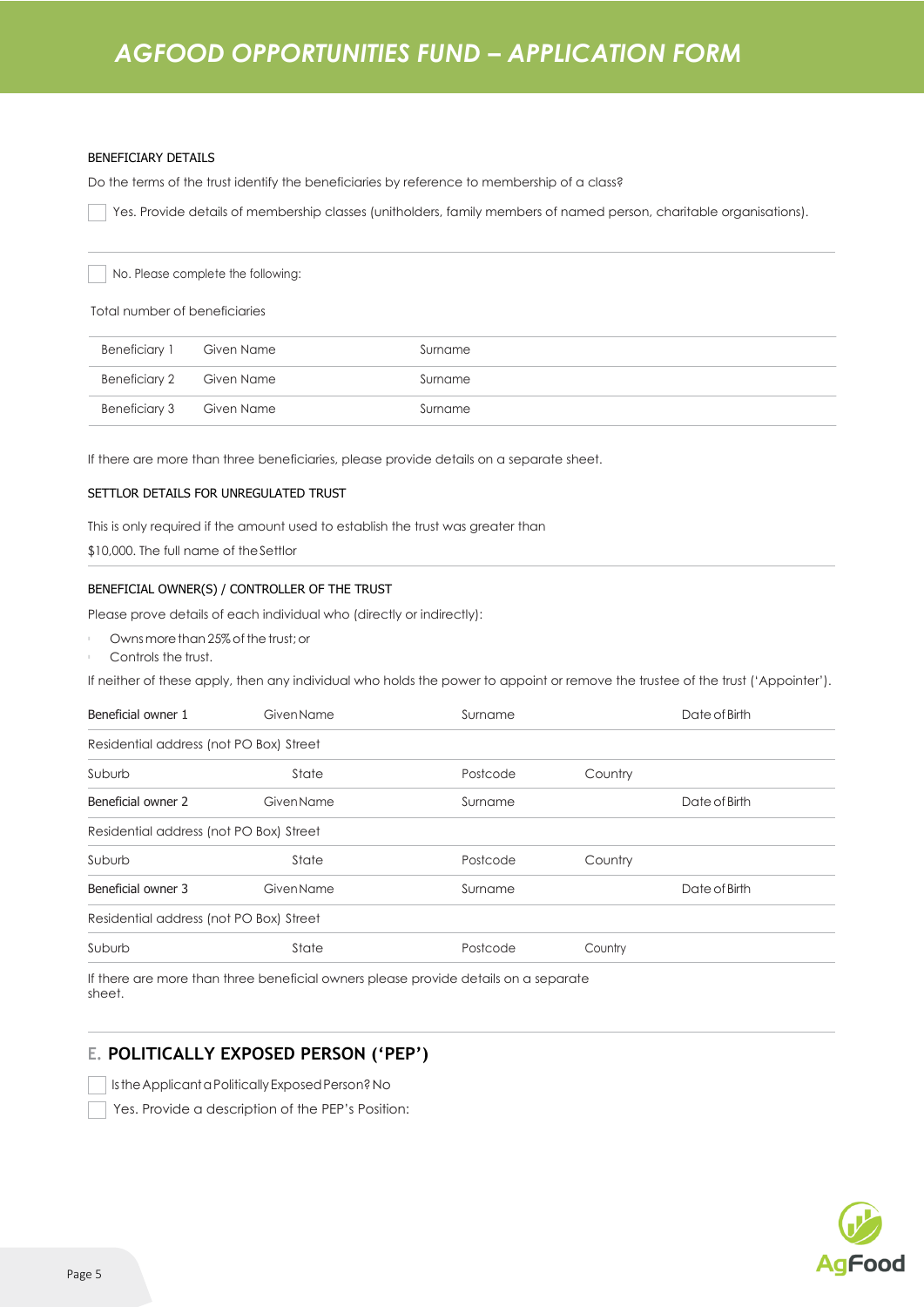## **SECTION 2: APPLICANT'S TAX RESIDENCY AND CLASSIFICATION - FATCA AND CRS**

Please complete Part A if you are applying as an Individual/Sole Trader. Please complete Part B for any other types of entities.

If you are unable to complete Section 2, please seek appropriate advice relating to the tax information required. For further details relating to the implementation of FATCA and CRS, please refer to the Australian Taxation Office's guidance material link: [https://www.](http://www.ato.gov.au/general/)ato.go[v.au/general/](http://www.ato.gov.au/general/) international-tax-agreements/in-detail/international-arrangements/automatic-exchange-ofinformation---guidance-material/.

### **A. TAX RESIDENCE –INDIVIDUAL/SOLE TRADER**

#### APPLICANT 1

Please provide details for all jurisdictions in which the Applicant is resident for tax purposes.

| Country of Tax Residence 1                 | Taxpayer Identification Number (TIN) 1*                                                 |  |  |  |  |
|--------------------------------------------|-----------------------------------------------------------------------------------------|--|--|--|--|
|                                            | TIN Unavailable:                                                                        |  |  |  |  |
| Country of Tax Residence 2 (if applicable) | Taxpayer Identification Number (TIN) 2 <sup>*</sup> (if applicable)<br>TIN Unavailable: |  |  |  |  |
| Country of Tax Residence 3 (if applicable) | Taxpayer Identification Number (TIN) 3 <sup>*</sup> (if applicable)<br>TIN Unavailable: |  |  |  |  |

*TIN Unavailable Explanation(s) – If any 'TIN Unavailable' box is checked, please provide an explanation.*

I certify the tax residence countries provided represent all countries in which I am considered a tax resident. If Applicant has more than three countries of tax residence please attach a statement to this form containing Applicant, the Country and TIN for each such additional country.

#### Is the Applicant a US person?

A US person includes a US citizen or resident alien of the US even if residing outside the US

Yes. If 'Yes', the Applicant's US country of residence and US Tax Identification Number must be provided above.

No. *Go to Section 3.*

#### APPI ICANT 2

Please provide details for all jurisdictions in which the Applicant is resident for tax purposes.

| Country of Tax Residence 1                 | Taxpayer Identification Number (TIN) 1*                                                              |
|--------------------------------------------|------------------------------------------------------------------------------------------------------|
|                                            | TIN Unavailable:                                                                                     |
| Country of Tax Residence 2 (if applicable) | Taxpayer Identification Number (TIN) 2* (if applicable)<br>TIN Unavailable:                          |
| Country of Tax Residence 3 (if applicable) | Taxpayer Identification Number (TIN) 3* (if applicable)<br>TIN Unavailable:                          |
|                                            | TIM Unovailable Evalenction (a) U survitti Unovailable Law is absolved planes provide an ovalenction |

*TIN Unavailable Explanation(s) – If any 'TIN Unavailable' box is checked, please provide an explanation.*

I certify the tax residence countries provided represent all countries in which I am considered a tax resident. If Applicant has more than three countries of tax residence please attach a statement to this form containing the Applicant, Country and TIN for each such additional country.

#### Is the Applicant a US person?

A US person includes a US citizen or resident alien of the US even if residing outside the US

Yes. If 'Yes', the Applicant's US country of residence and US Tax Identification Number must be provided above.

No. *Go to Section 3.*

*\* TIN is the number assigned by each country, for the purpose of administering tax laws (equivalent of a Tax File Number in Australia).*

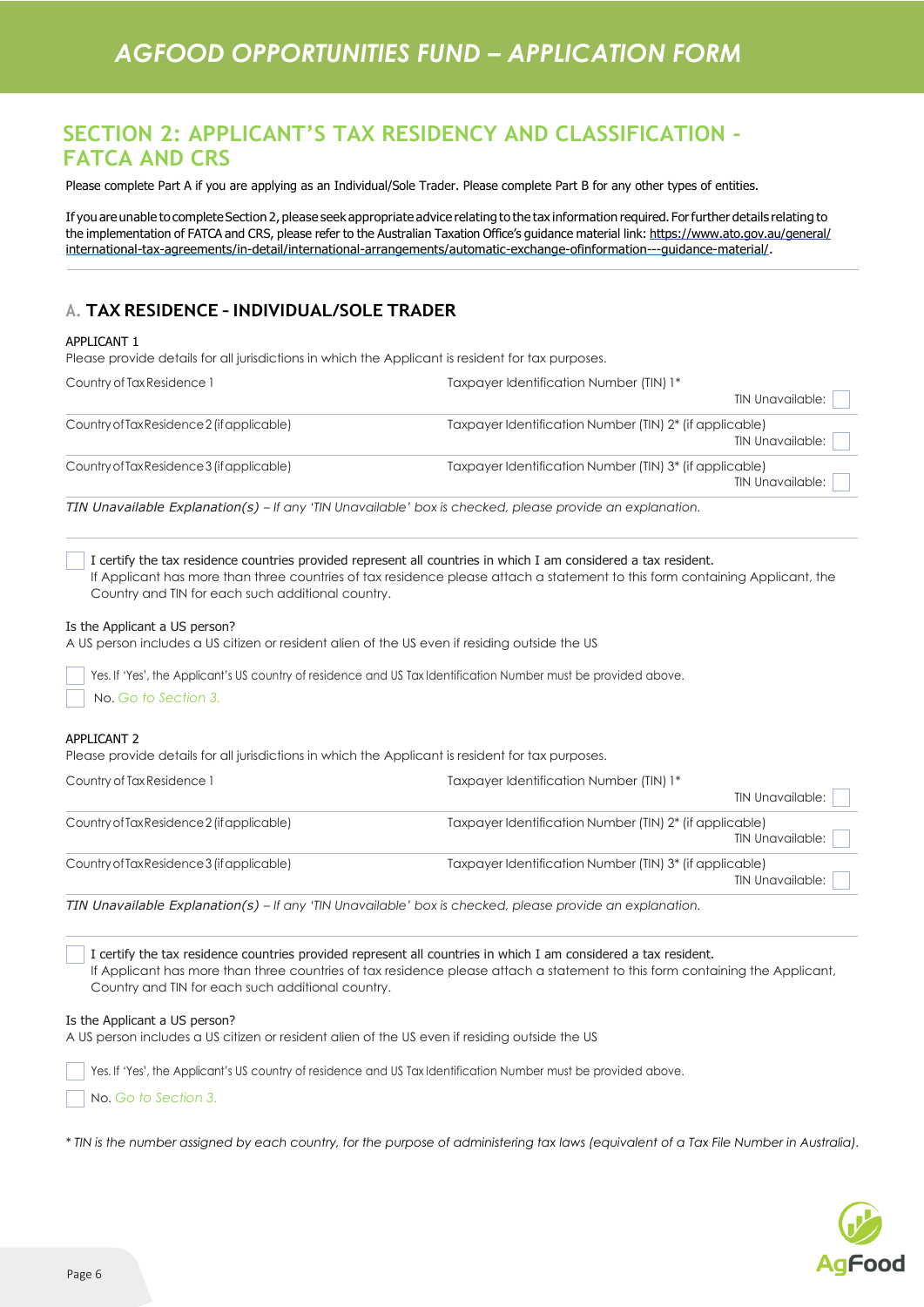### **B. COMPANIES, TRUSTS AND OTHER ENTITIES**

#### **I. TAX RESIDENCE – COMPANIES, TRUSTS AND OTHER ENTITIES**

Please provide details for all jurisdictions in which the Applicant is resident for tax purposes.

| Country of Tax Residence 1                 | Taxpayer Identification Number (TIN) 1*<br><b>TIN Unavailable:</b>                 |
|--------------------------------------------|------------------------------------------------------------------------------------|
| Country of Tax Residence 2 (if applicable) | Taxpayer Identification Number (TIN) 2* (if applicable)<br>TIN Unavailable:        |
| Country of Tax Residence 3 (if applicable) | Taxpayer Identification Number (TIN) 3* (if applicable)<br><b>TIN Unavailable:</b> |

*TIN Unavailable Explanation(s) – If any 'TIN Unavailable' box is checked, please provide an explanation.*

I/We certify the tax residence countries provided represent all countries in which the Applicant is considered a tax resident. If Applicant has more than three countries of tax residence please attach a statement to this form containing the Applicant, Country and TIN for each such additional country.

### **II. FATCA STATUS – COMPANIES, TRUSTS AND OTHER ENTITIES**

#### US Person Certification

Is the Applicant a specified US person?

Yes, *Provide a US TIN below*.

No *If No, complete section below - Non-US Person Certification*.

US Taxpayer Identification Number ('TIN'):

#### Non-US Person Certification

Select a classification that matches your FATCA status:

Select only a single category.

| Exempt Beneficial Owner (includes self-managed superannuation fund)                |
|------------------------------------------------------------------------------------|
| Direct Reporting NFFE (Provide GIIN on the next page)                              |
| Sponsored Direct Reporting NFFE (Provide GIIN and Sponsor's name on the next page) |
| <b>Active NFFE</b>                                                                 |
| Passive NFFE (Complete section on the next page – Controlling Persons)             |
| Other – describe the FATCA status                                                  |
|                                                                                    |
| Nonparticipating FFI                                                               |

*continued next page*

*\* TIN is the number assigned by each country, for the purpose of administering tax laws (equivalent of a Tax File Number in Australia).*

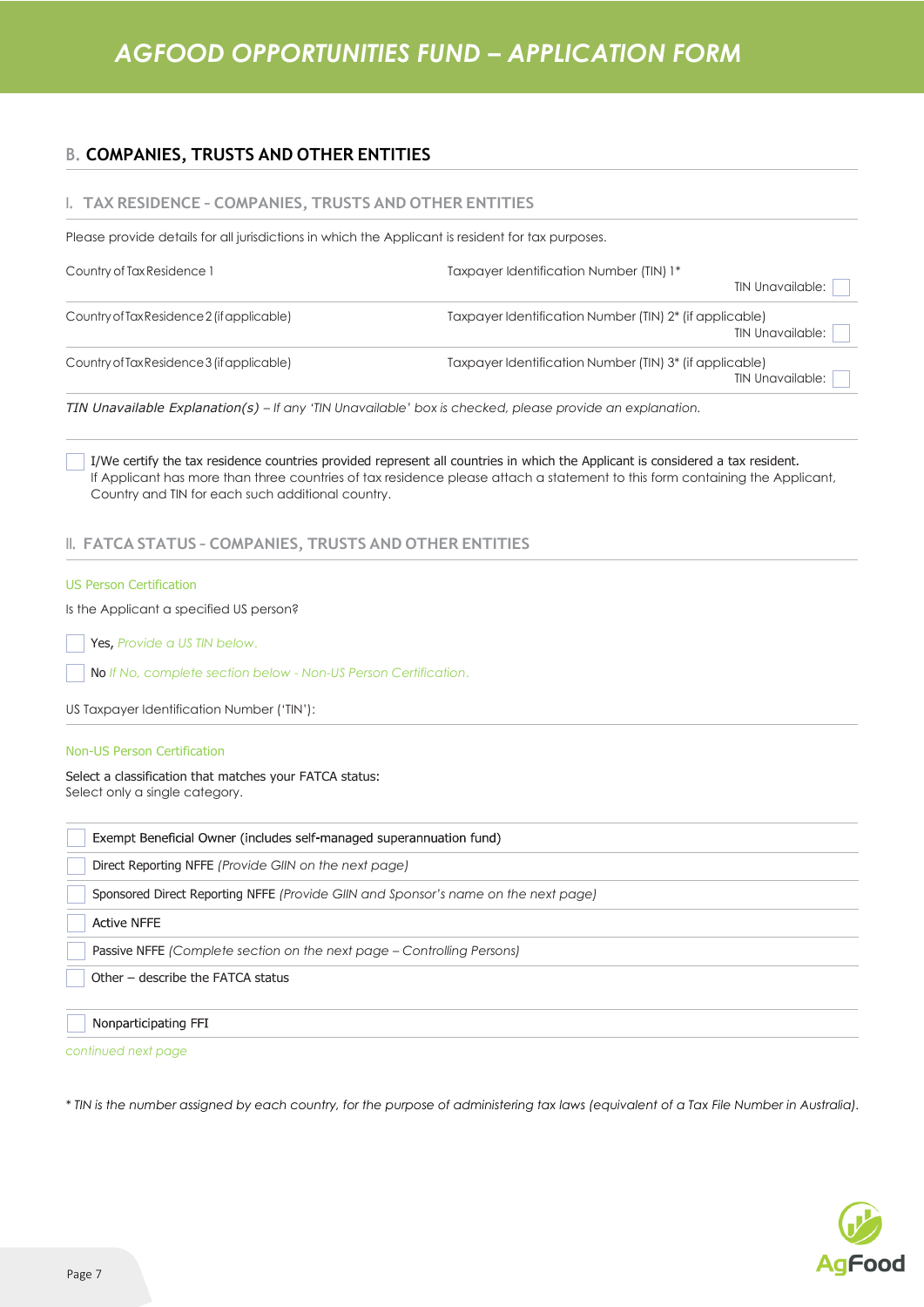Participating FFI *(Provide GIIN below)*

 $\Box$ 

Local/Partner Jurisdiction FFI *(Provide GIIN below)*

| Deemed-Compliant FFI                                                                                                                                                                                                             |
|----------------------------------------------------------------------------------------------------------------------------------------------------------------------------------------------------------------------------------|
| Select deemed-compliant category:                                                                                                                                                                                                |
| Trustee-Documented Trust (Provide GIIN below)                                                                                                                                                                                    |
| Sponsored Investment Vehicle (Provide GIIN and Sponsor's name below)                                                                                                                                                             |
| Registered-Deemed Compliant FFI (Provide GIIN below)                                                                                                                                                                             |
| Other Deemed-Compliant Category                                                                                                                                                                                                  |
| APPLICANT'S GLOBAL INTERMEDIARY IDENTIFICATION NUMBER ('GIIN') (IF ANY) - COMPANIES, TRUSTS AND OTHER ENTITIES<br>Applicant's GIIN (if any)                                                                                      |
|                                                                                                                                                                                                                                  |
| III. CRS STATUS - COMPANIES, TRUSTS AND OTHER ENTITIES                                                                                                                                                                           |
| IS THE APPLICANT A FINANCIAL INSTITUTION?                                                                                                                                                                                        |
| <b>Financial Institution</b><br>Is the Applicant an Investment Entity located in a non-CRS Participating Jurisdiction managed by another Financial Institution?                                                                  |
| <b>Yes, If yes, complete section on next page – Controlling Persons.</b>                                                                                                                                                         |
| No If no, complete Non-Financial Entity ('NFE') Section below.                                                                                                                                                                   |
| Non-Financial Entity ('NFE')                                                                                                                                                                                                     |
| If the Applicant is a NFE, select a classification that matches your CRS status:                                                                                                                                                 |
| Government Entity, International Organisation and Central Bank                                                                                                                                                                   |
| A corporation the stock of which is regularly traded on an established securities market (or entity related to such a corporation):                                                                                              |
| Name of Securities Market:                                                                                                                                                                                                       |
| Name of Related Entity:                                                                                                                                                                                                          |
| Non-Reporting Financial Institution (includes Broad Participation Retirement Fund, Narrow Participation Retirement Fund,<br>Exempt Collective Investment Vehicle, Trustee Documented Trust and Self-managed Superannuation Fund) |
| <b>Other Active NFFE</b>                                                                                                                                                                                                         |
| Passive NFE (Complete section on next page - Controlling Persons)                                                                                                                                                                |
| Other - describe the CRS Status                                                                                                                                                                                                  |

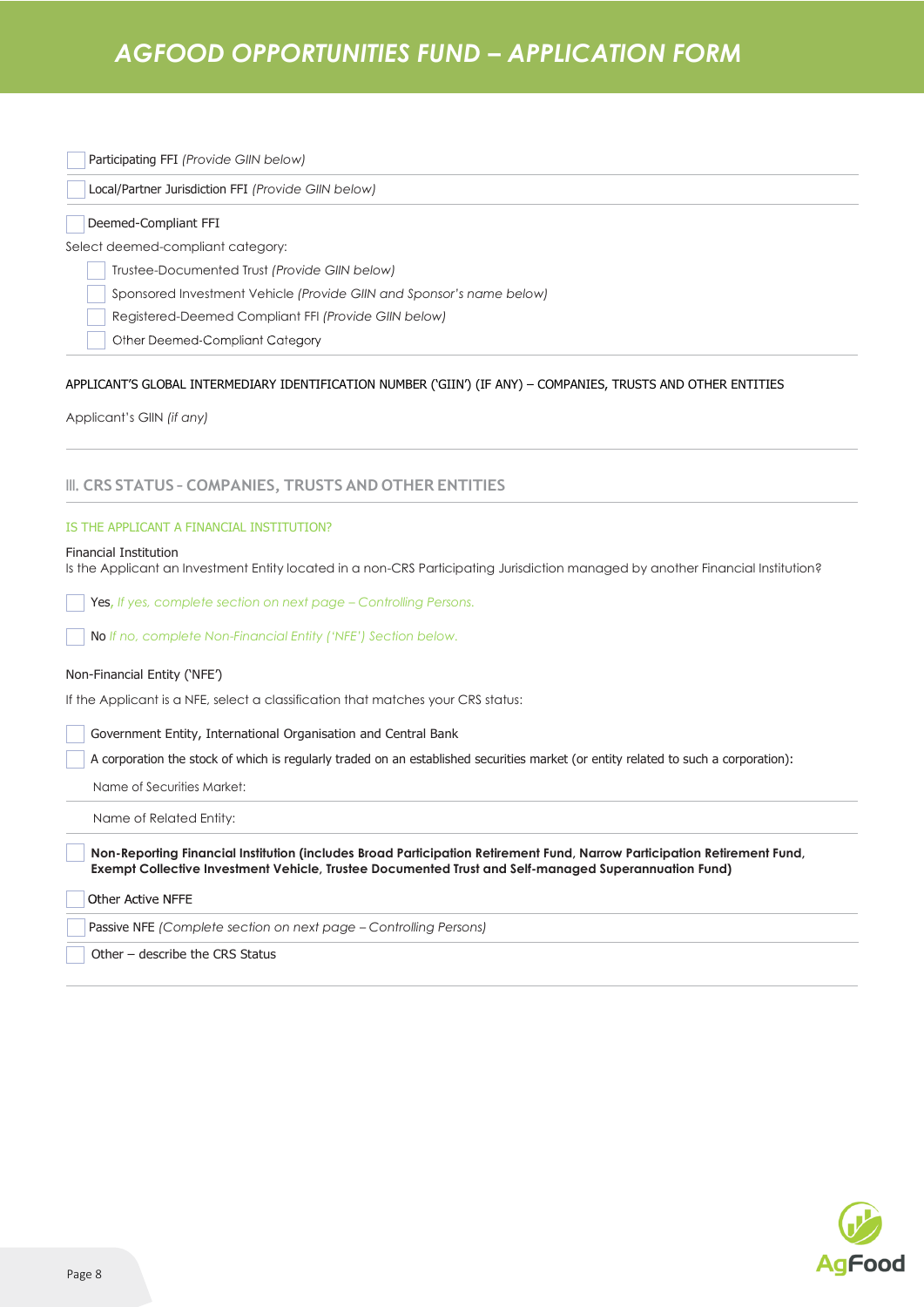#### CONTROLLING PERSONS

This section is considered an integral part of the self-certification to which it is associated. If there is a change in Controlling Persons / Beneficial Ownership, please submit an updated form within 30 days.

| Controlling Person 1 / Beneficial Owner 1  |                                                                                                                                             |
|--------------------------------------------|---------------------------------------------------------------------------------------------------------------------------------------------|
| <b>Applicant Name</b>                      |                                                                                                                                             |
| Country of Tax Residence 1                 | Taxpayer Identification Number (TIN) 1*                                                                                                     |
|                                            | TIN Unavailable:                                                                                                                            |
| Country of Tax Residence 2 (if applicable) | Taxpayer Identification Number (TIN) 2* (if applicable)                                                                                     |
|                                            | TIN Unavailable:                                                                                                                            |
| Country of Tax Residence 3 (if applicable) | Taxpayer Identification Number (TIN) 3* (if applicable)                                                                                     |
|                                            | <b>TIN Unavailable:</b>                                                                                                                     |
|                                            | Taxpayer Identification Number ('TIN') Unavailable Explanation(s) – If any 'TIN Unavailable' box is checked, please provide an explanation. |
| Controlling Person 2 / Beneficial Owner 2  |                                                                                                                                             |
| <b>Applicant Name</b>                      |                                                                                                                                             |
| Country of Tax Residence 1                 | Taxpayer Identification Number (TIN) 1*                                                                                                     |
|                                            | TIN Unavailable:                                                                                                                            |

|                                            | TIN Unavailable:                                                            |
|--------------------------------------------|-----------------------------------------------------------------------------|
| Country of Tax Residence 2 (if applicable) | Taxpayer Identification Number (TIN) 2* (if applicable)<br>TIN Unavailable: |
| Country of Tax Residence 3 (if applicable) | Taxpayer Identification Number (TIN) 3* (if applicable)<br>TIN Unavailable: |

Taxpayer Identification Number ('TIN') Unavailable Explanation(s) - If any 'TIN Unavailable' box is checked, please provide an explanation.

If there are more than 2 Controlling Persons or Beneficial Owners or Countries of Tax Residence, please provide the details on a separate page and attach to this Application Form.

*\* TIN is the number assigned by each country, for the purpose of administering tax laws (equivalent of a Tax File Number in Australia.*

**AgFood**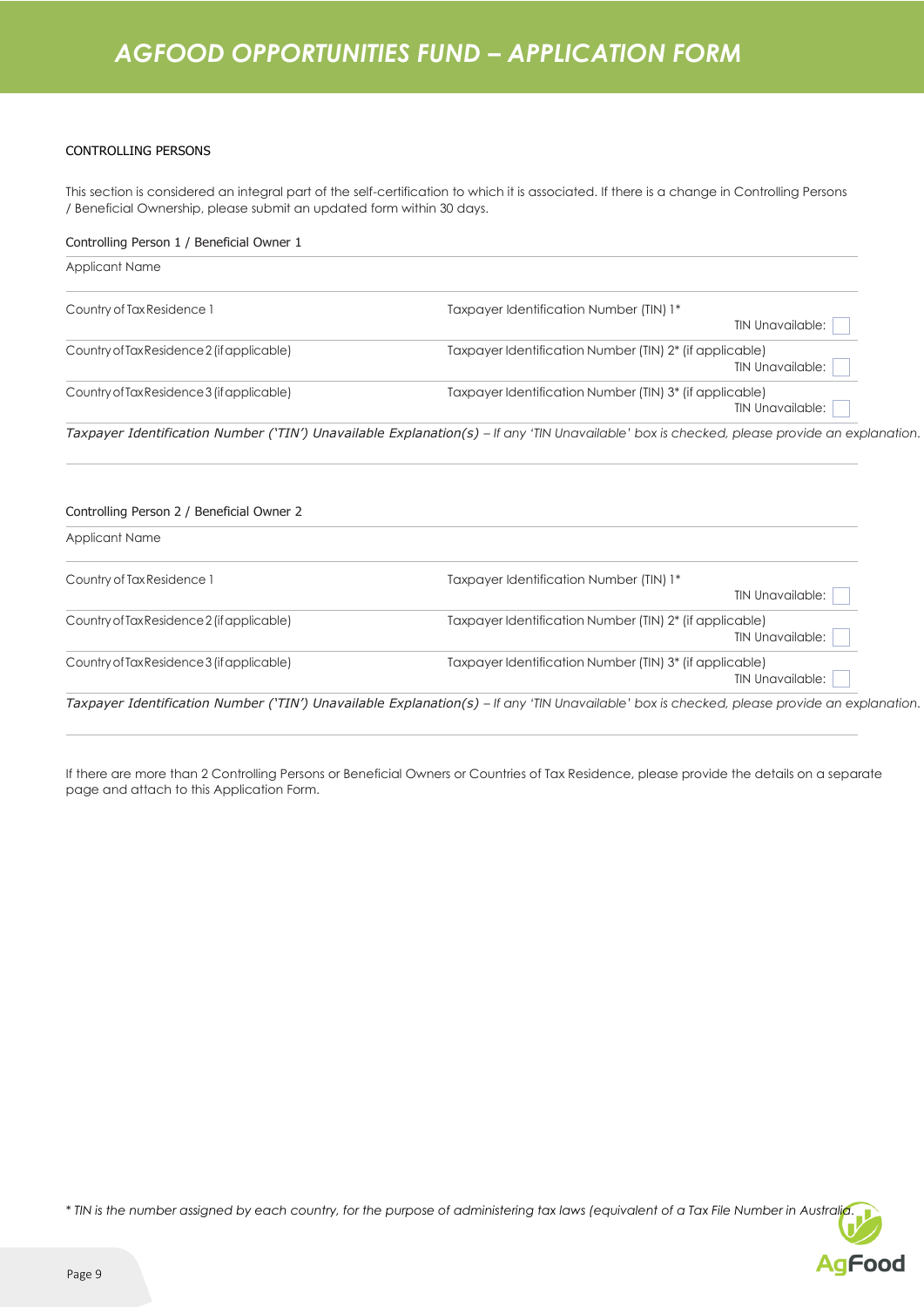## **SECTION 3: DISTRIBUTION PAYMENT DETAILS**

Please elect how you would like to receive your distribution:

I would like to receive my distribution as a cash deposit, *please provide bank account details below*.

I would like to reinvest my distribution in further units in the AgFood Opportunities Fund.

Please note: if you do not make a choice your distributions will be automatically reinvested in the Fund.

#### Please make distribution deposits to the following account:

| Account Name          |  |  |  |  |  |  |  |  |  |  |
|-----------------------|--|--|--|--|--|--|--|--|--|--|
| <b>BSB Number</b>     |  |  |  |  |  |  |  |  |  |  |
| <b>Account Number</b> |  |  |  |  |  |  |  |  |  |  |

As an added security measure, we require a Bank document/statement that confirms the Account Name, BSB and Account Number to be submitted with this application.

## **SECTION 4: PAYMENT FOR UNITS**

AMOUNT

\$

#### DIRECT DEPOSIT DETAILS:

| Bank:           | Westpac                                                                |
|-----------------|------------------------------------------------------------------------|
| Account name:   | Melbourne Securities Corporation Ltd ATF the AgFood Opportunities Fund |
| BSB:            | 033 058                                                                |
| Account number: | 537 194                                                                |

When depositing funds please include a reference to: **'YOUR NAME OR INVESTING ENTITY'** to enable us to identify the funds.

Please ensure the amount you pay is net of any taxes or bank fees which may be levied by your bank in connection with your application.

### **SECTION 5: REPORTING**

Please indicate your preferred email address to receive communications about your investment:

| Primary Contact Name:           | Primary Contact Email:   |  |
|---------------------------------|--------------------------|--|
| Primary Contact Phone Number:   |                          |  |
| Secondary Contact Name:         | Secondary Contact Email: |  |
| Secondary Contact Phone Number: |                          |  |
| Third Contact Name:             | Third Contact Email:     |  |
| Third Contact Phone Number:     |                          |  |
|                                 |                          |  |

#### **Accountant/Financial Contact Name:**

#### **Accountant/Financial Contact Email**:

If you would like copies of the correspondence emailed to your Financial Adviser, and if you authorise your Financial Adviser to access your investment information, please have your Financial Adviser complete the section below.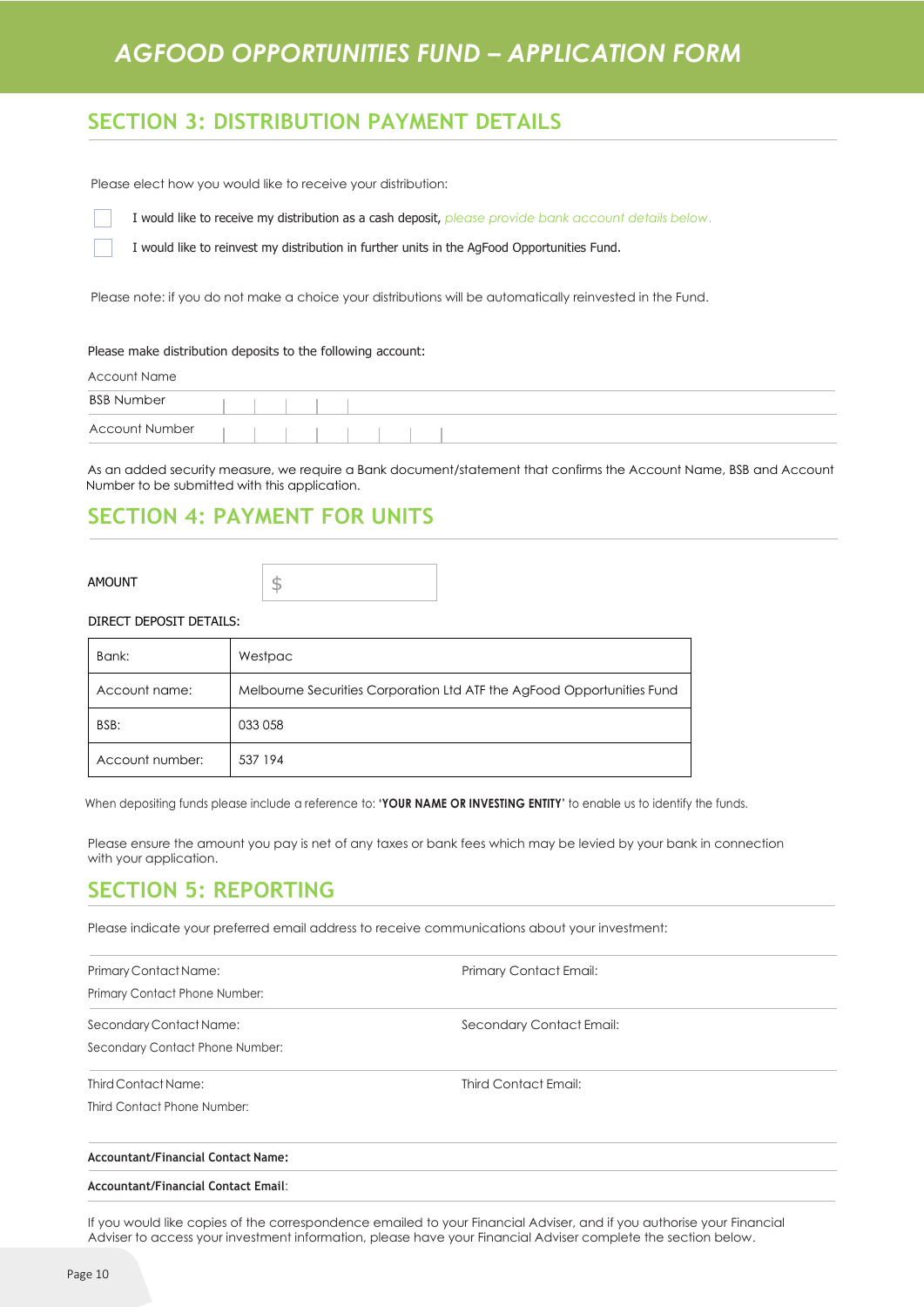## **SECTION 6: ADVISER DETAILS (To be completed by Adviser)**

By providing your adviser details, you certify that you are appropriately authorised to provide financial services in relation to this product.

#### ADVISER'S CONTACT DETAILS

| Dealer Group          | Dealer Group AFSL                |
|-----------------------|----------------------------------|
| Adviser Firm          | Adviser Firm AFSL                |
| Adviser Name          | Authorised Representative Number |
| Adviser email address | Adviser contact phone number     |

Please nominate below whether your client's identification documentation is attached to the Application Form.

#### **Attached**

**CERTIFIED COPIES** of the identification documentation specified in the AML section under the relevant investor type are provided with this Application Form.

| Adviser Stamp or Signature |
|----------------------------|
|                            |
|                            |
|                            |
|                            |
|                            |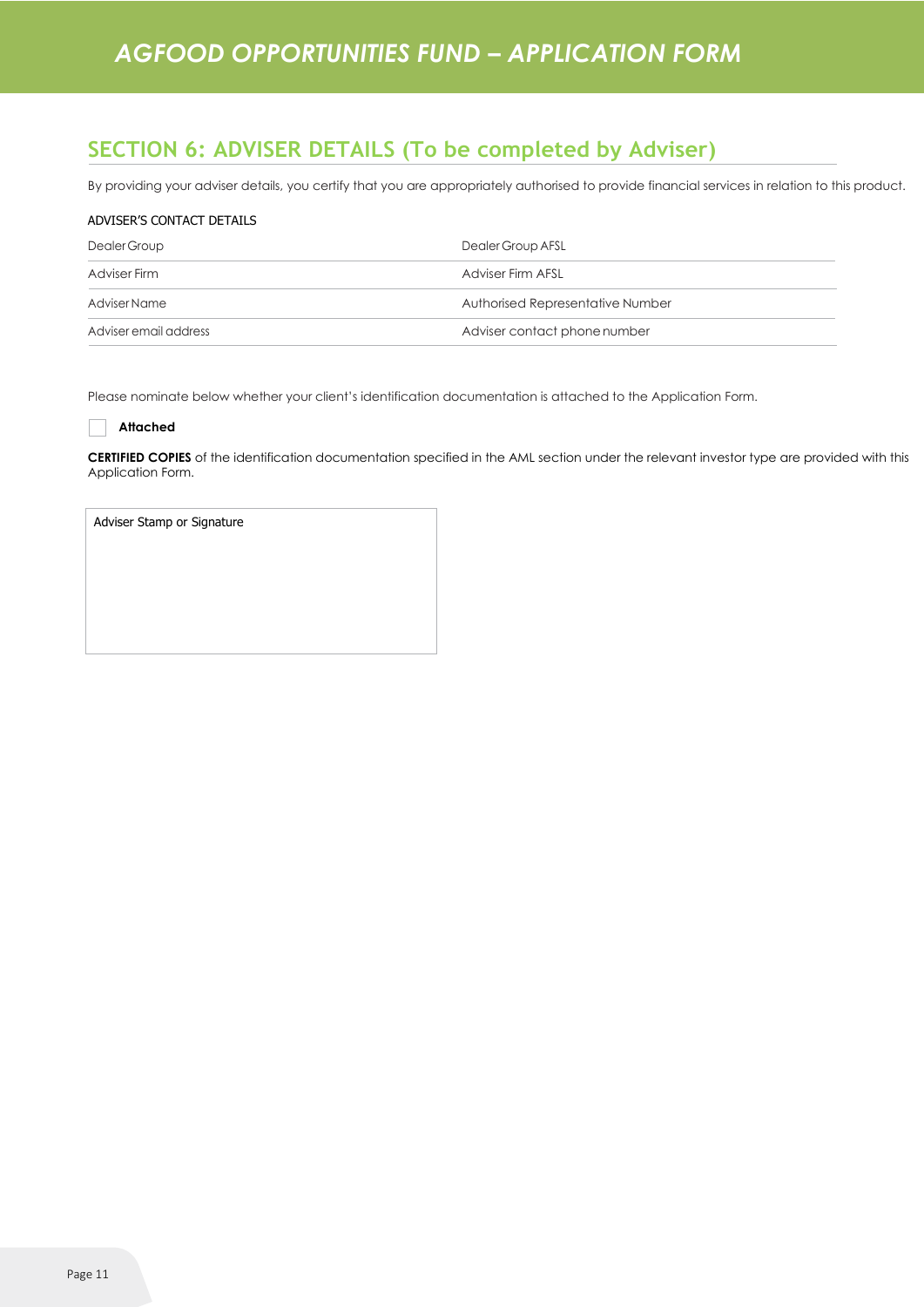## **DECLARATION AND SIGNING**

By completing, signing and lodging this Application Form, you acknowledge and agree that:

- You have read in full and understood the IM to which this Application Form relates.
- The details you have inserted into the Application Form are complete and accurate.
- You will be bound by the Trust Deed and the terms on which the Units are being issued (as explained in the IM).
- If you are sole signatory signing on behalf of a company, you confirm that you are signing as sole director and sole secretary of the company or as duly authorised representative or agent of the company.
- If you are investing as a trustee, on behalf of a superannuation fund or a trust, you confirm that you are acting in accordance with your designated powers and authority under the trust deed. In the case of a superannuation fund, you also confirm that it is a complying fund under the Superannuation Industry (Supervision) Act.
- If you sign this Application Form under a power of attorney, then a certified copy of the power of attorney is submitted with this Application Form, which as at the date of this application, has not been revoked.
- Other than as disclosed in the Application Form, no person or entity controlling, owning or otherwise holding an interest in the Fund is a United States citizen or resident of the United States for taxation purposes.
- You will promptly notify the Trustee of any change to the information you have previously provided to the Trustee, including any changes which result in a person or entity controlling, owning or otherwise holding an interest in the Fund.
- You consent to the Trustee disclosing any information it has in compliance with its obligations under the US Foreign Account Tax Compliance Act ('FATCA') and the OECD Common Reporting Standards for Automatic Exchange of Financial Account Information ('CRS') and any related Australian law and guidance implementing the same. This may include disclosing information to the Australian Taxation Office, who may in turn report that information to the relevant tax authorities as required.
	- You acknowledge that the collection of your personal information may be required by the Financial Transaction Reports Act 1988, the Corporations Act 2001, the Income Tax Assessment Act 1936, the Income Tax Assessment Act 1997, the Taxation Administration Act 1953, the FATCA and CRS (includes any related Australian law and guidance) and the Anti-Money Laundering and Counter-Terrorism Financing Act 2006.

Otherwise, the collection of information is not required by law, but you acknowledge that if you do not provide personal

information, the Trustee may not allow you to invest in the Fund.

- You are not aware and have no reason to suspect that the monies used to fund your investment in the Fund have been or will be derived from or related to any money laundering, terrorism financing or similar or other activities illegal under applicable laws or regulations or otherwise prohibited under any international convention or agreement (AML/CTF Law).
- You will provide the Trustee with all additional information and assistance that the Trustee may request in order for the Issuer to comply with the AML/CTF Law, FATCA and CRS.
- You are over the age of 18.
- You have made an offer for Units in the Fund and that offer cannot be revoked.
- We may accept or reject this application in whole or in part.
- You may not be allocated any Units, and the Trustee has absolute discretion to allocate Units as it sees fit.
- You have had the opportunity to seek independent professional advice regarding the legal, taxation and financial implications of investing in the Units and in the Fund generally.
- You have not relied on any statements or representations made by anybody (including the AFS Licensee, the Trustee or their officers, employees or agents) prior to applying, other than those representations made in this IM.
- Monies invested in the Fund do not represent an investment in or a deposit of or other liability of the AFS Licensee or the Trustee and an investment is subject to investment risk, including possible delays in the repayment and loss of income and capital investment.
- You have provided all documentation requested for AML/CTF investor identification purposes (see page 16)
- If your investment is via a trust that is not a registered managed investment scheme, or a government superannuation fund and you have not provided details of the name of each beneficiary or class of beneficiary, you certify that the trust is an unregistered managed investment scheme that only has wholesale clients as beneficiaries and does not make small scale offerings under section 1012E of the Corporations Act.
- If an adviser's details are provided on this form, the Trustee is authorised to provide information directly to that adviser.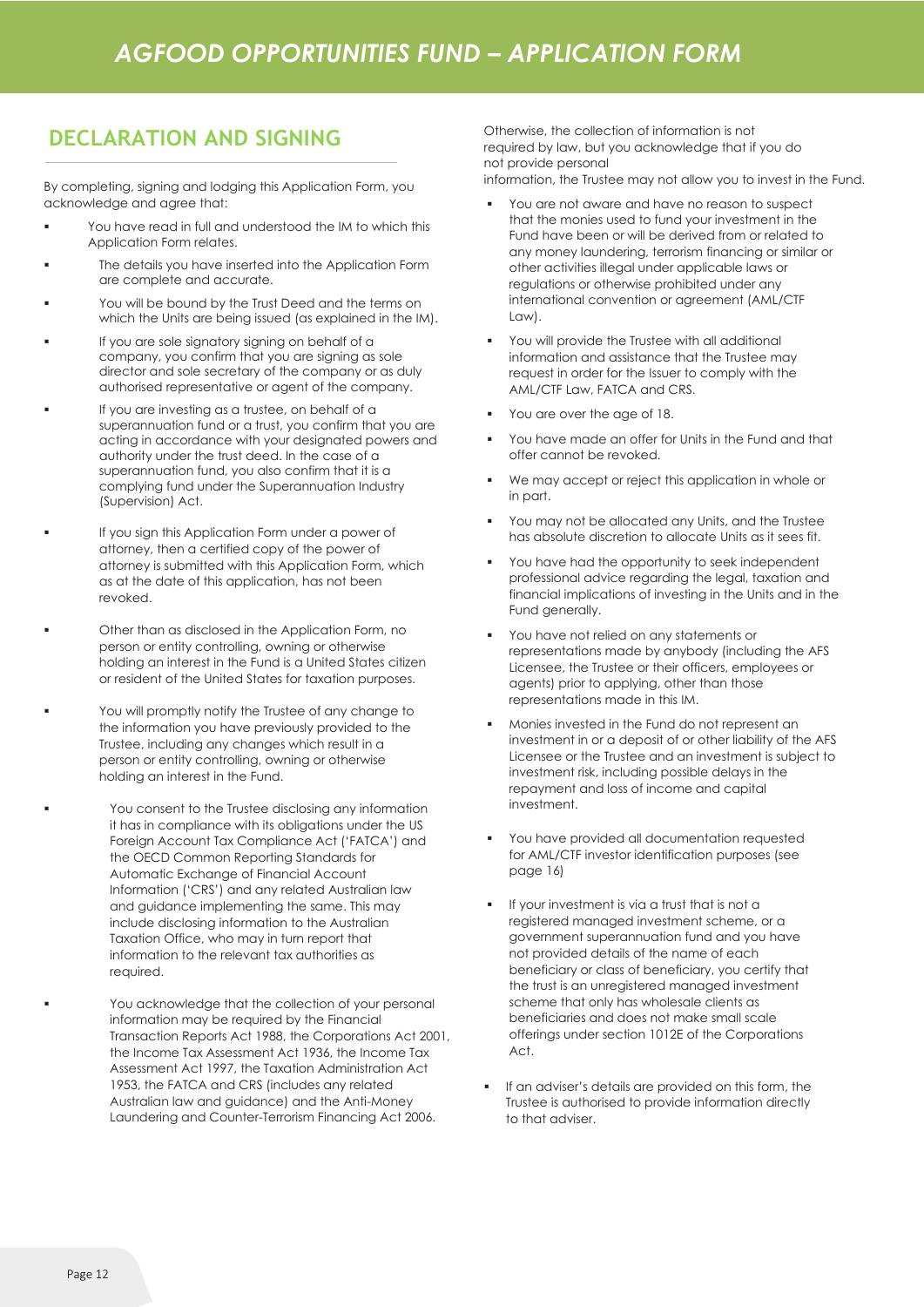### **PLEASE NOTE**

This Application Form must not be handed out or used unless accompanied by the IM. If received through electronic means, you declare you received the Application Form accompanied by or attached to a print out or paper copy of this IM. Units will only be issued on receipt of an Application Form issued together with the IM.

Dated day of

Name of Applicant #1

Signature Applicant #1

Position of applicant (if applicable)

Sole Director

**Director** 

Trustee

Name of Applicant #2

Signature Applicant #2 (if joint applicants, then both applicants must sign)

Position of applicant (if applicable)

Company Secretary (forcompany investmentsonly)

**Director** 

Trustee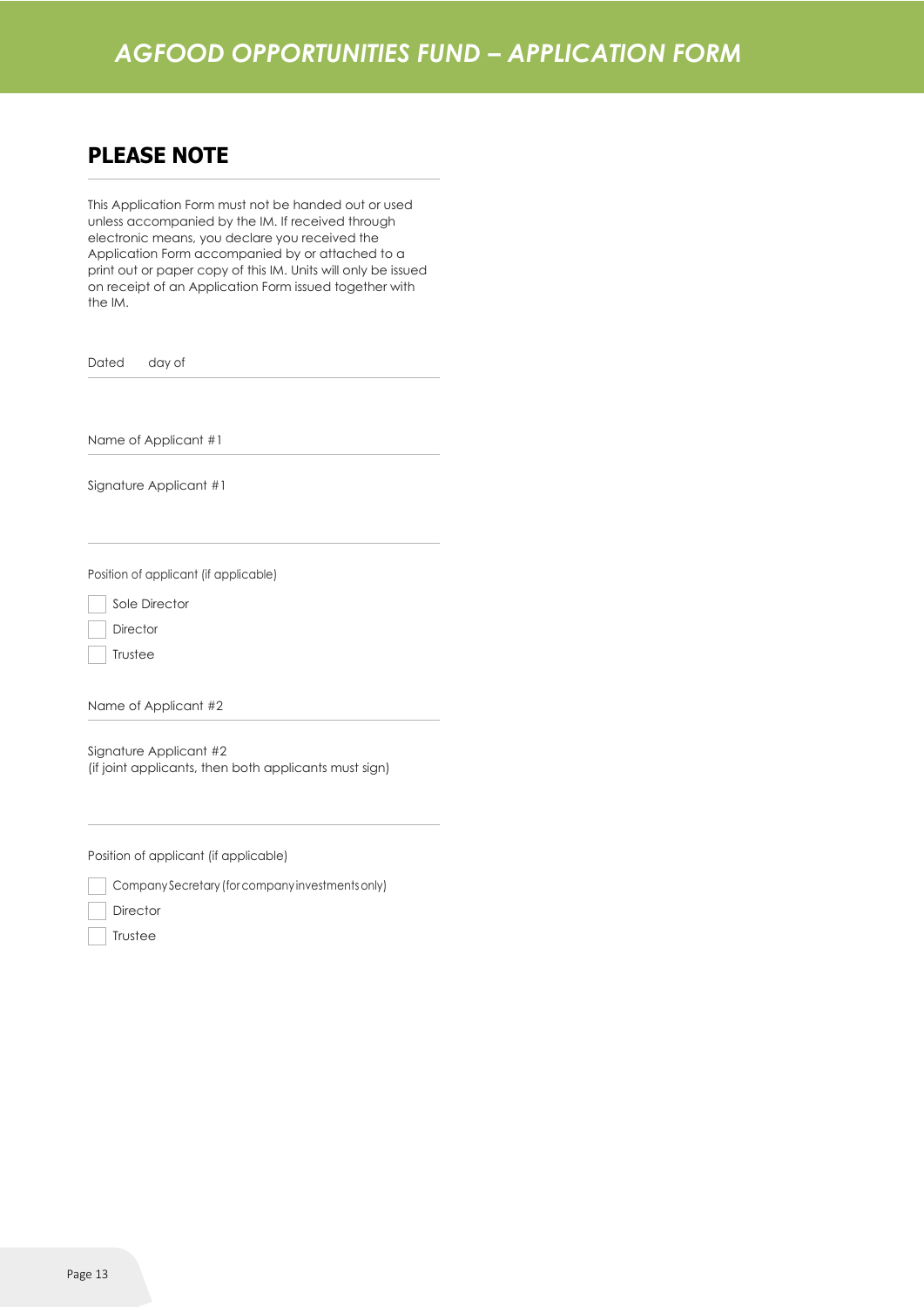## *AGFOOD OPPORTUNITIES FUND – ELIGIBILITY CERTIFICATE*

## **OPTION A: ACCOUNTANT'S CERTIFICATE**

SECTION 761G (7) OF THE CORPORATIONS ACT 2001

I,

(Name of accountant)

of

#### (Address)

being a qualified accountant\* certify that

(Name of investor)

of

(Address)

has net assets^ in excess of \$2.5 million, or

had a grossincome^ in excess of \$250,000 per annum for each of the last two financial years.

#### I also confirm the following:

I belong to

(Name of professional body e.g., CPA Australia, ICAA, NIA)

My membership designation from this professional body is

(Insert details e.g. CPA, CA or PNA)

I am subject to and comply with this body's continuing professional education requirements.

Signed

Date Eligibility Certificate Issued

*Please note that the Accountant's Certificate will need to be reconfirmed every two years. If an Accountant's Certificate (in the name of the investor) has previously been provided to the Trustee, itis validfortwo yearsfromthedateitissigned. If you wish tomakeaninvestmentwithinsixmonthsoftheAccountant's Certificate expiring you will be required to provide a new one.*

#### ^ The net assets or gross income of the investor include:

- the assets or income of controlled trusts or companies; and/or
- the assets or income of a person who controls the investor (where the proposed investor is a companyortrust).

Whendeterminingthenetassetsorgrossincomeofaperson who controls a corporate or trust investor, the net assets or gross income of any other company or trust controlled by that person may be included.

For the purposes of this Accountant's Certificate, the term 'control' is defined in section 50AA of the Corporations Act.

#### \* Qualified accountant means any member of:

Australian Certified Practicing Accountants (CPA) who is entitled to use the post nominals 'CPA' or 'FCPA';

- **·** Institute of Chartered Accountants in Australia (ICAA) who is entitled to use the post-nominals 'CA', 'ACA' or 'FCA';
- National Institute of Accountants (NIA) who is entitled to use the post-nominals 'PNA', 'FPNA', 'MNIA' or 'FNIA'; or
- Accountants belonging to any of the following foreign bodies who have at least three years' experience in accounting or auditing and is providing this certificate to a person who is a resident in the same country:
	- **E** American Institute of Certified Public Accountants.
	- **.** Association of Certified Chartered Accountants (United Kingdom).
	- **Example 1** Canadian Institute of Chartered Accountants.
	- **.** Institute of Chartered Accountants of New Zealand.
		- **.** The Institute of Chartered Accountants in England and Wales.
		- **.** The Institute of Chartered Accountants in Ireland.
	- **.** The Institute of Chartered Accountants of Scotland.

**OPTION B: OFFER BY FINANCIAL**

# **SERVICES LICENSEE CATEGORY**

#### Applicant to sign this declaration

I/We, the Applicant acknowledge that the financial services licensee named below has not given me/us a disclosure document as referred to in Part 7.9 Corporations Act in relation to the Offer.

Signature of applicant Name of applicant

#### Date

#### Financial services licensee to complete this section

I am the financial services licensee no. \_ or an Date<br>
Financial services licensee to complete this section<br>
1 am the financial services licensee no. \_\_\_\_\_\_\_\_\_ or couthorised representative (no. \_\_\_\_\_\_\_\_ ) of financial<br>
services licensee no. ............................. I am the financial services licensee no. \_\_\_\_\_\_\_\_\_ or an<br>authorised representative (no. \_\_\_\_\_\_\_\_ ) of financial<br>services licensee no. \_\_\_\_\_\_\_and certify that the following is true and correct:

- the offer of Units to the Applicant is made through me. I am satisfied on reasonable grounds that the Applicant has previous experience in investing in financial products that allows them to assess:
	- (i) the merits of subscribing for Units;
	- (ii) the value of Units:
	- (iii) the risks involved in accepting the Offer;
	- (iv) the information needs of the Applicant;
	- (v) the adequacy of the information provided to the investor
- (b) I have given the Applicant a written statement of my reasons for being satisfied on these matters, as required by section 761GA(e) Corporations Act.

Signature of financial services licensee/authorised representative

Name

Date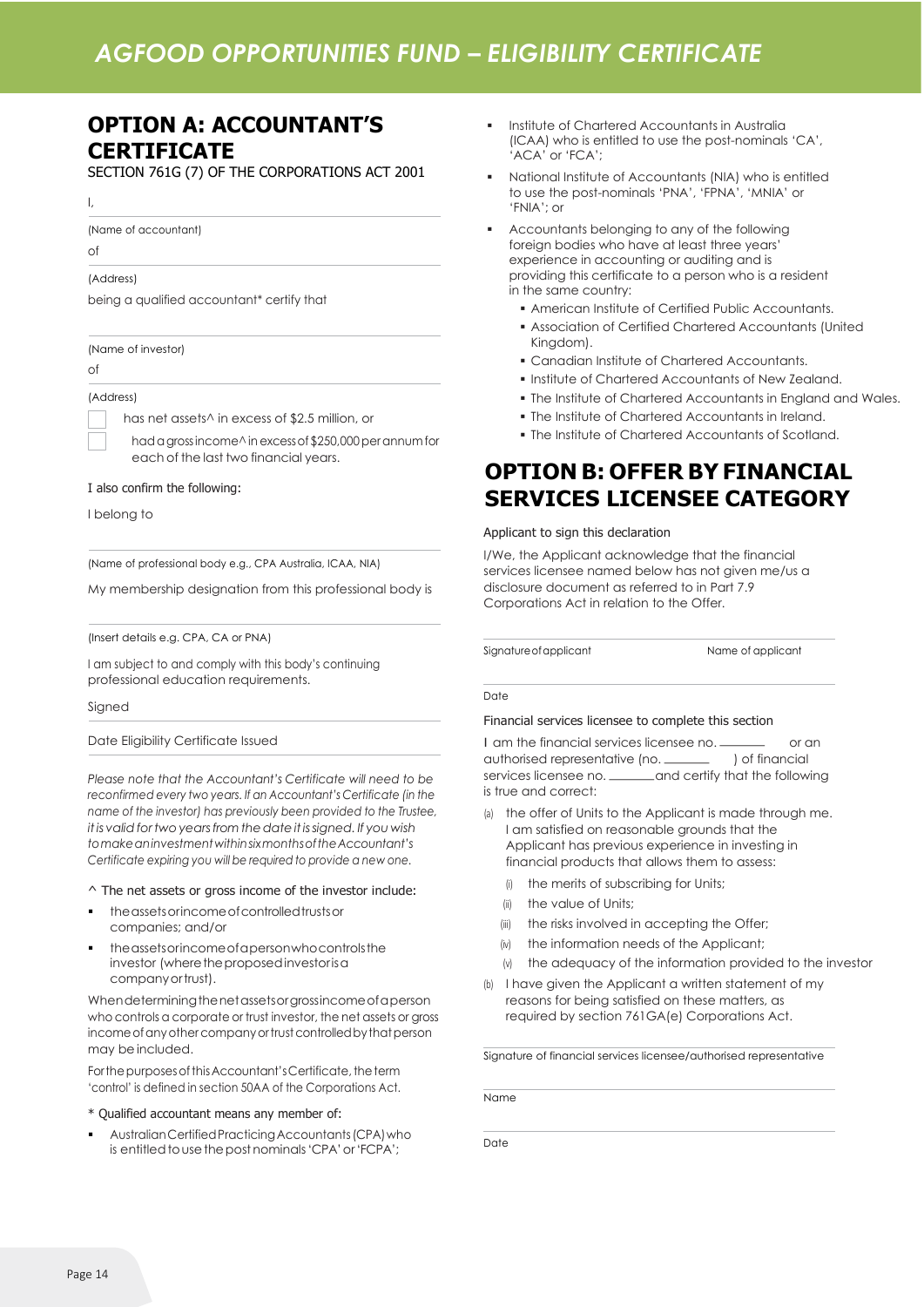## **Contact Details.**

If you have any questions regarding this application form, please contact us.

Email: info@agfood.com.au

All completed application forms and enquiries should be sent to this email address.

Email: [info@agfood.com.au](mailto:info@agfood.com.au) Or Level 10, 330 Collins Street, Melbourne, 3000.